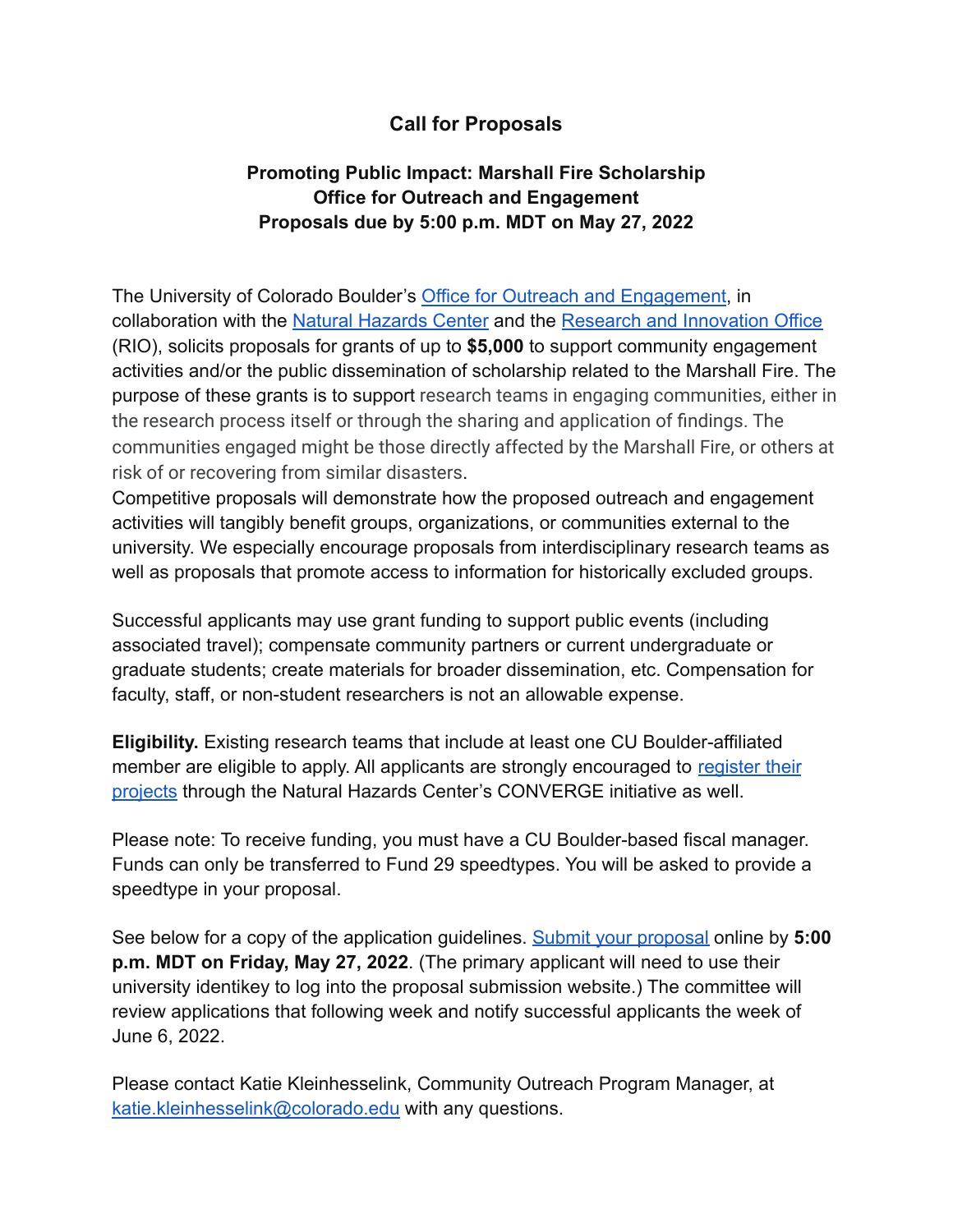# **CU Boulder Office for Outreach and Engagement Funding Application Submit your proposal [here.](https://cuboulderoutreach-engage.secure-platform.com/a/solicitations/6751/home)**

### **General Information**

- Project Title (**10 word maximum**, should be clear to a lay audience)
- Primary Applicant Contact Information (must be affiliated with CU Boulder)
	- Name
	- Title
	- Email
	- Campus Department, Institute, or Unit
	- Mailing Address
- Contact information for CU Boulder departmental accounting person
- Fund 29 speedtype number

## **Project/Funding Request Description (500 words maximum)**

- Provide a brief overview of the funding request including the following details:
	- A description of proposed event or activity including the goals and objectives
	- A description of the targeted audience
	- Where the activity will take place (provide specific names of cities or towns, institutions and/or venues).

### **Project Partners (250 word maximum)**

● Provide a list of partners who are directly involved in the project, including other researchers, faculty, staff and students. Include name, title, institution or agency affiliation. Specify how each will be involved.

### **External Community Partners (250 word maximum)**

● If applicable, list external community partners (e.g. city government, nonprofit organization, community group, etc.). Specify how each will be involved.

### **Timeline for proposed work or activity (250 words maximum)**

● Provide a brief narrative describing the timeline.

### **Detailed Budget Information**

- **Funding requested:** Total dollar amount of funding requested from the Office for Outreach and Engagement. Please include GAIR at 7.89% of total project costs.
- **Budget narrative:** Provide an explanation and justification of how funds will be used to support the activities described in the funding request. (250 words maximum)
- **Expense breakdown:** Provide dollar amount and a brief description (10 words maximum) of the projected expenses. See below for a list of allowable budget items.